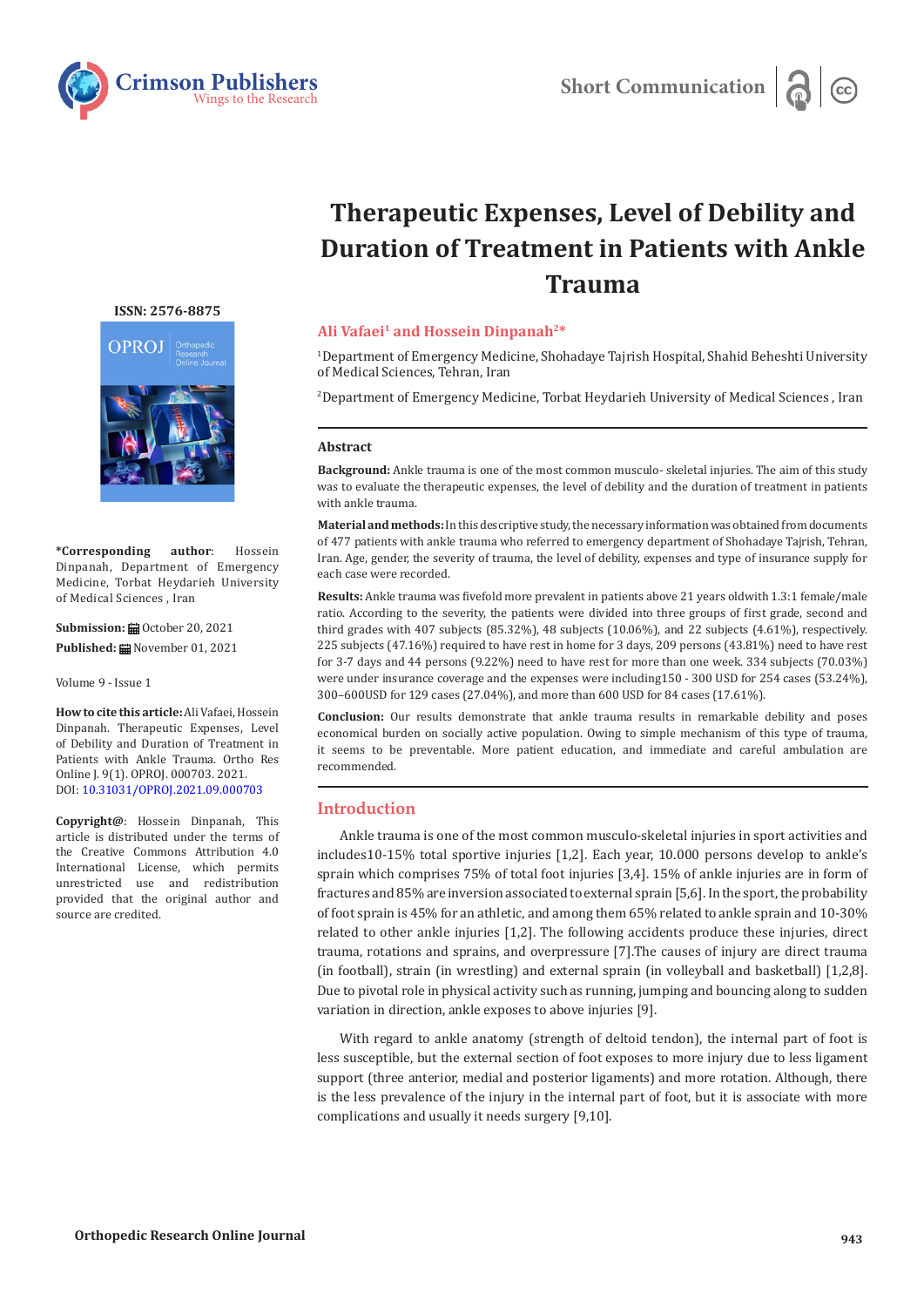Most ankle traumas manifest as swelling, ecchymosis and pain due to tearing the ligament in the area [11]. If these injuries leave out without correct therapy, they result in not only the instable joint but also some sign and symptom such as pain, swelling, dislocation, weakness, and osteoarthritis in joint. In addition, the concurrent disease such as rheumatic arthritis can enhance this situation [1,2,12].

Sometimes, a small strike or strain in athletics cause formation of fibrocartilage tissue as well as joint movement limitation. With consider to professional and nonprofessional exercises in different age groups, various musculo-skeletal injuries and also lack of adequate studies in this field in Iran, so we decide to evaluate ankle injuries that is the one of the most common injury. However, this injury (ankle sprain) considers as sportive trauma, but it spreads in non-sportive activity by ageing. It is appeared that previous sprain can be a susceptible factor for next traumas [13]. In this study, we consider the economic burden of diagnosis and treatment of this trauma, which is much lower than its real economic expenses.

## **Material and Methods**

We designed descriptive study which has been performed in a six months period in Shohadaye Tajrish hospital, Tehran, Iran, using documented data. This study included 477 patients who referred to emergency department with ankle injury. The method of data collecting was prepared by considering the medical ethics and attending the researcher in file section of hospital as well as extracting the related data according to the checklist. The recorded data were including, Age, gender, the severity of trauma, the level of debility, expenses and type of insurance. At the end, data entry was done by checklist information. SPSS software (ver. 20)was used for data analyses.

#### **Results**

In the mentioned period, 477 subjects were included in our study. 201 cases (42.13%) were male and 276 cases (57.86%) were female. According to life span volubility, the patients were divided in two groups, 79 patients (16.56%) have 1 to 20 years old and 398 cases (83.43%) have more than 21 years old.

According to the severity of the ankle trauma, the patients divided in three groups. First group included 407 subjects (85.32%) with minor injuries (grade I), second group included 48 subjects (10.06%) with moderate injury (grade II) and third group consisted of 22 subjects (4.61%) who have severe injury (grade III).

**Table 1:** The frequency of costs following ankle trauma.

| <b>Frequency</b> | <b>Therapeutic Expenses (USD)</b> |
|------------------|-----------------------------------|
| 254 (53.24%)     | 150-300                           |
| 129 (27.04%)     | 300-600                           |
| 84 (17.61%)      | Over 600                          |

Diagnosis and treatment cost for ankle trauma in the mentioned groups was including, 150-300USD for 254 patients (53.24%), 300- 600USD for 129 patients (27.04%), and more than 600 USD for 84 patients (17.61%) cost (Table 1).

## **Discussion**

In this study, all patients with ankle trauma who referred to hospital in the first half of year 2020 were evaluated. The prevalence of ankle trauma in patients more than 20 years old was more than lower ages (83.43% of clients with this injury were higher than 20 years old and 16.56% were lower than 20 years old). Moreover, the females (57.86%) were more than males (42.13%), probably due to occurrence of menopause and higher incidence of osteoporosis in women and also wearing un-standard shoes.

In terms of severity of trauma, the most prevalent injuries had correlation to the first-grade trauma with prevalence of 85.32%, and the second grade and third grade injuries have prevalence of 10.06% and 4.61%, respectively. Fortunately, the small proportion of these injuries related to severe trauma, and it is obvious that the probability of complications is more in this group.

 In terms of the days for rest, 47.16% of studied population need 3 days resting, 43.81% required three to seven days, and 9.22% need more than one week resting. It should be considered that the improvement of patients and their rehabilitation required rest days more than abovementioned statistics and this situation have effects on patients quality of life as well as on their jobs.

70.03% of evaluated people were under coverage of different insurance organizations such as Social Welfare Org. (Tamine Ejtemaei), Therapeutic Services Org.(Khadamate Darmani) and other insurances. The amount of costs that were paid for diagnostic and therapeutic inventions by clients was as follow53.24%, 21.04% and 17.61% of patients paid between 100.000-200.000 Rls, 200.000 - 500.000 Rls and more than 500.000 Rls, respectively and the last group had not any type of insurance.

It is obvious that these expenses only related to hospital costs and the economical burden due to this trauma, yet the real costs for family and health services include costs of job absence and also costs related to treatment of complications and rehabilitation are more than above mentioned statistics.

## **Conclusion**

High ratios of ankle traumas are preventable; so, it is essential to not only doing more studies in this field, but also evaluating the different populations. Furthermore, patients with these injuries should complete the follow up; therefore, there will be correct estimation for complications, required time for resting, the imposed economic burden on insurance org. and families as well as better services for patients.

#### **References**

- 1. [Hill J, Albright ED \(1995\) Sports medicine and arthroscopy review. JAMA](https://journals.lww.com/sportsmedarthro/pages/default.aspx) [274\(1\): 81-82.](https://journals.lww.com/sportsmedarthro/pages/default.aspx)
- 2. [Slimmon D, Brukner P \(2010\) Sports ankle injuries assessment and](https://pubmed.ncbi.nlm.nih.gov/20369129/) [management. Aust Fam Physician 39\(1-2\): 18-22.](https://pubmed.ncbi.nlm.nih.gov/20369129/)
- 3. [Kemler E, van de Port I, Backx F, van Dijk CN \(2011\) A systematic review](https://pubmed.ncbi.nlm.nih.gov/21395362/) [on the treatment of acute ankle sprain: brace versus other functional](https://pubmed.ncbi.nlm.nih.gov/21395362/) [treatment types. Sports Med 41\(3\): 185-197.](https://pubmed.ncbi.nlm.nih.gov/21395362/)